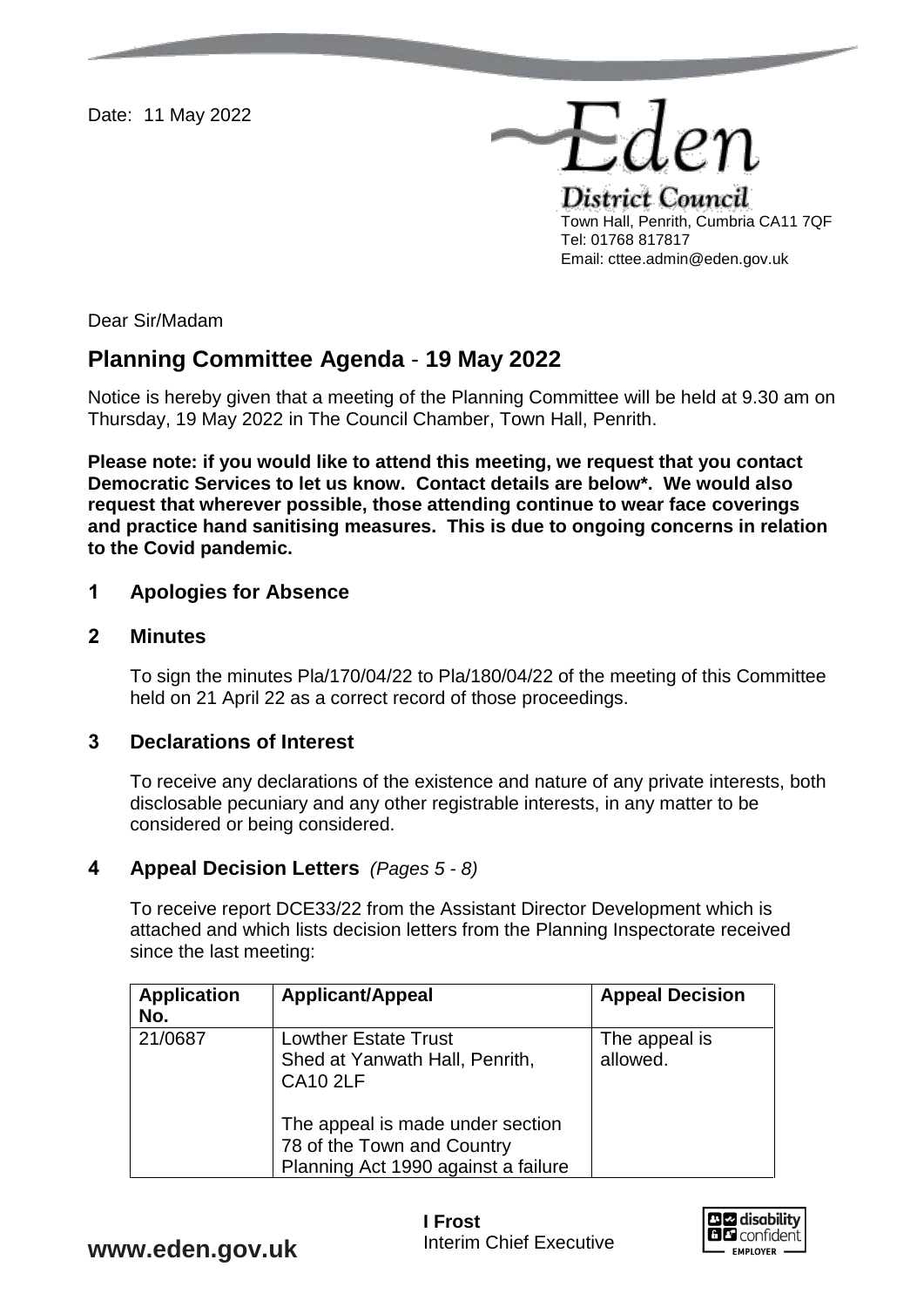| to give notice within the prescribed<br>period of a decision on an<br>application for approval required<br>under Article 3(1) and Schedule 2,<br>Part 3, Class Q of the Town and<br><b>Country Planning (General</b><br>Permitted Development) (England)<br>Order 2015 as amended (the<br>GPDO).                                                                                                                                                                                                                                                                     |  |
|----------------------------------------------------------------------------------------------------------------------------------------------------------------------------------------------------------------------------------------------------------------------------------------------------------------------------------------------------------------------------------------------------------------------------------------------------------------------------------------------------------------------------------------------------------------------|--|
| The development proposed is<br>conversion including partial<br>demolition of an agricultural building<br>at Yanwath Hall to create four<br>dwellinghouses (Use Class C3)<br>including the reuse of the existing<br>concrete foundation, the retention of<br>the steel frame including the roof<br>structure, the block walls to both<br>elevations, with the replacement of<br>the external timber cladding to the<br>walls and the replacement of the<br>existing roof covering, with new<br>materials to match/complement as<br>existing in design and appearance. |  |

# **5 Planning Issues** *(Pages 9 - 20)*

To note the attached lists of the Assistant Director Development.

- a) Applications determined under officer delegated powers for the month of April 2022
- b) Reasons for refusal and requirement of prior approval on delegated decisions for the month of April 2022

## **6 Planning Issues - Applications for Debate (Green Papers)** *(Pages 21 - 40)*

To consider the reports of the Assistant Director Development on the following applications:

| <b>Item</b><br><b>No</b> | <b>Application Details</b>                                                                                                                        | <b>Officer</b><br><b>Recommendation</b>    | Page<br><b>Number</b> |
|--------------------------|---------------------------------------------------------------------------------------------------------------------------------------------------|--------------------------------------------|-----------------------|
|                          | <b>Planning Application No: 21/0949</b>                                                                                                           | Recommended to:                            |                       |
|                          | Variation of condition 1 (plans<br>compliance) to include amended site<br>layout plan with amended ground levels,<br>attached to approval 20/0078 | <b>APPROVE</b><br>Subject to<br>Conditions | 23-31                 |
|                          | Land west of Sockbridge, Thorpefield                                                                                                              |                                            |                       |
|                          | Stoneswood Developments Ltd                                                                                                                       |                                            |                       |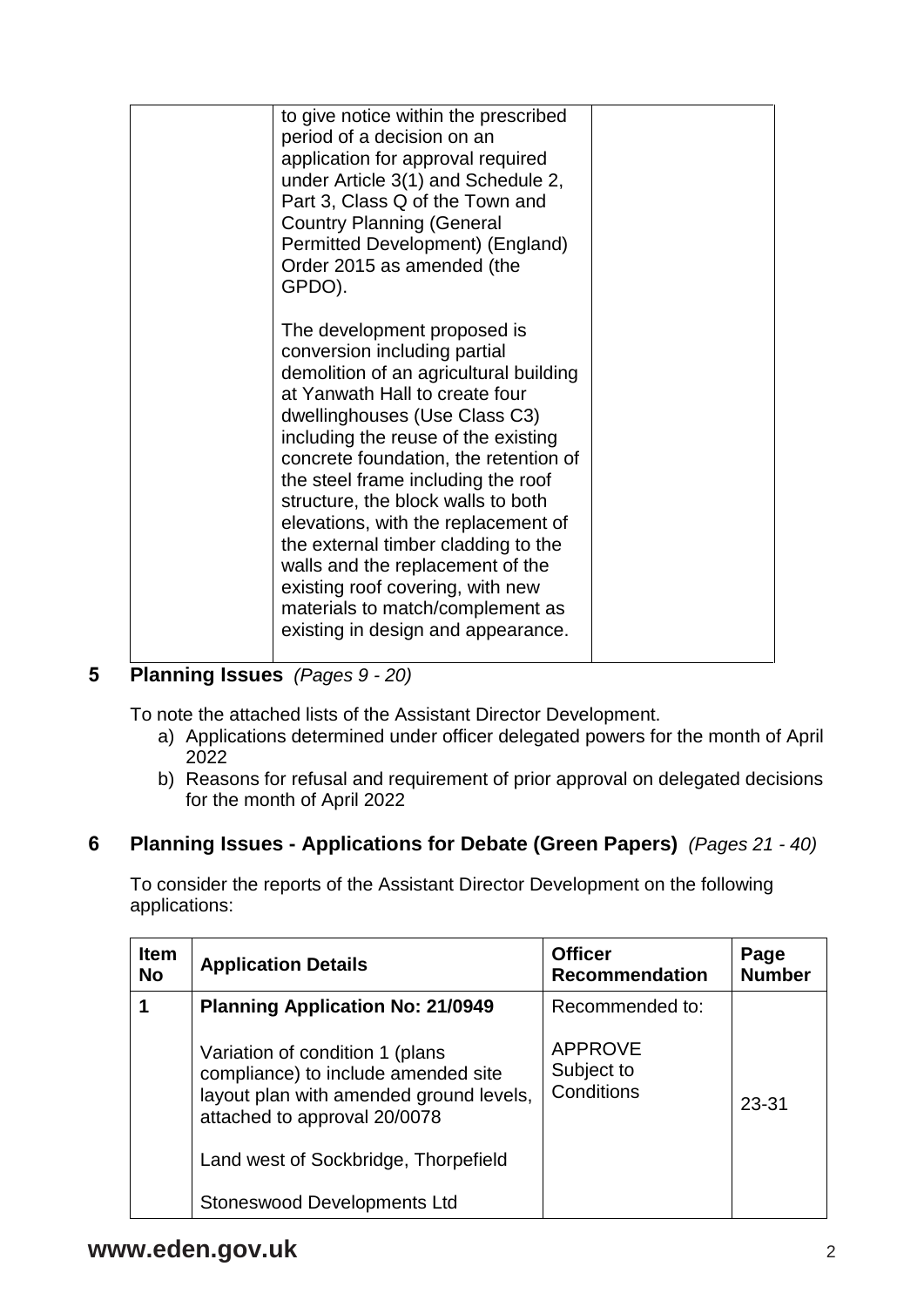| $\overline{2}$ | <b>Planning Application No: 21/1092</b>                                                                                                                                                                                | Recommended to:                            |       |
|----------------|------------------------------------------------------------------------------------------------------------------------------------------------------------------------------------------------------------------------|--------------------------------------------|-------|
|                | Reserved Matters for appearance,<br>landscaping, layout and scale pursuant<br>to Outline Planning Permission 19/0636<br>for use classes B1 (Business), B2<br>(General Industrial) and B8 (Storage<br>and Distribution) | <b>APPROVE</b><br>Subject to<br>Conditions | 32-39 |
|                | Land South-west of Mile Lane, Redhills,<br>Penrith, CA11 0DT                                                                                                                                                           |                                            |       |
|                | Willan and Lund Holdings Limited                                                                                                                                                                                       |                                            |       |

## **7 Quarter 4/Annual Planning Performance Report - 2021/22** *(Pages 41 - 46)*

To consider Report No: DCE32/22 of the Assistant Director Development which seeks to provide Members with an annual overview of the ongoing performance of the Council's Planning Development Management Service in relation to Key Performance Indicators and Planning Enforcement matters.

RECOMMENDATION: That the report be noted.

## **8 Confirmation of Site Visits (if any)**

To confirm the date and location of any site visits that may have been agreed.

### **9 Any Other Items which the Chairman decides are urgent**

### **10 Date of Next Meeting**

The date of the next scheduled meeting be confirmed as 16 June 2022.

Yours faithfully,

I Frost Interim Chief Executive

\*Democratic Services Contact: Email: [cttee.admin@eden.gov.uk](mailto:cttee.admin@eden.gov.uk) or telephone: 01768 212266

## **www.eden.gov.uk** 3